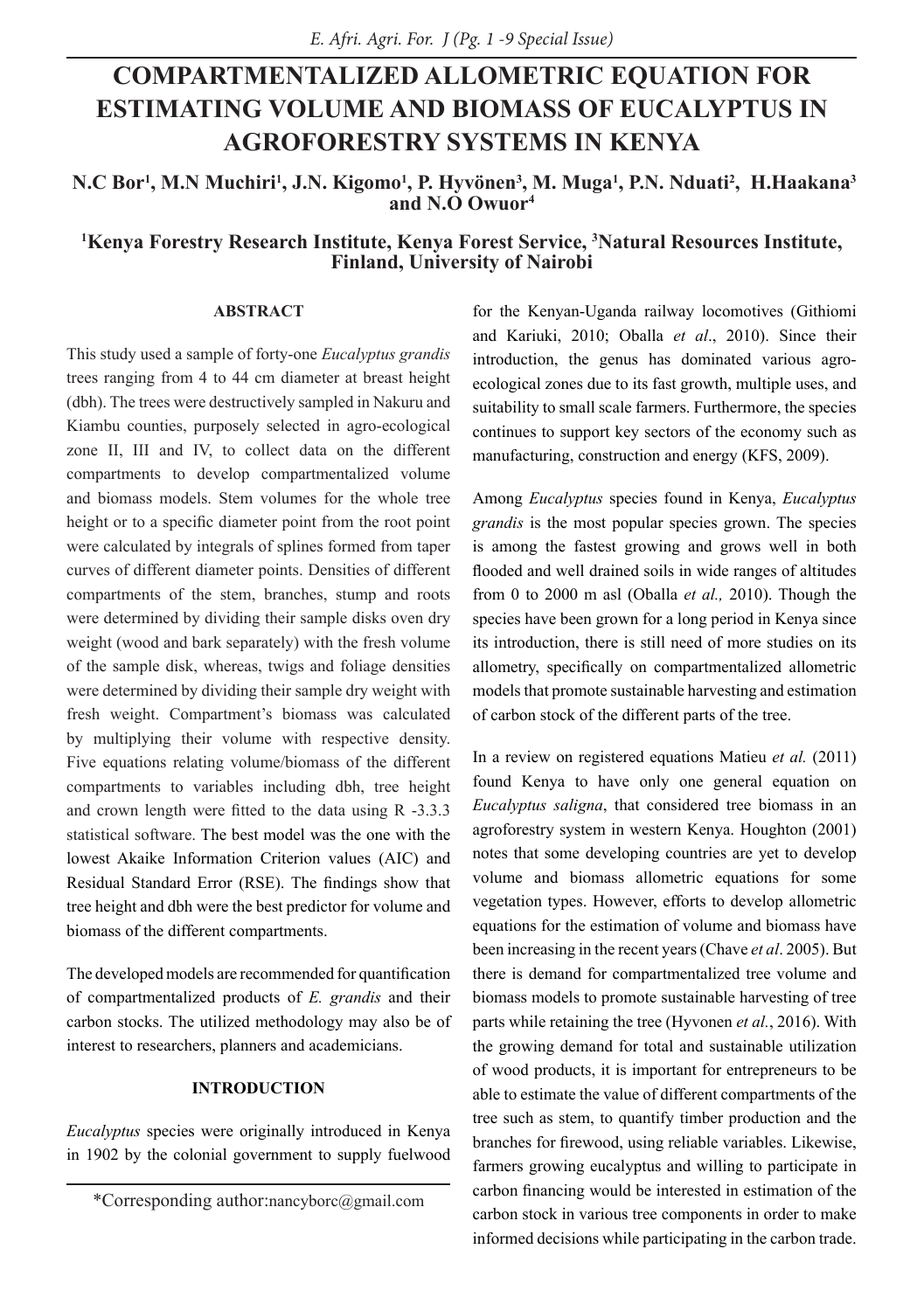#### **BOR, MUCHIRI, KIGOMO, HYVÖNEN, MUGA, NDUATI, HAAKANA AND OWUOR**

Given certain parameters, those utilizing *Eucalyptus grandis* would want to estimate the worth of the different compartments of the tree such as stem (quantity of timber), branches (firewood), and roots. For this to be achieved, compartmentalized volume and biomass equations must be developed. None of the past studies on *E. grandis* have developed such models. The objectives for this study were therefore, to develop compartmentalized models for estimating *E. grandis* volume and biomass.

## **MATERIALS AND METHODS**

#### **Study area**

The study was conducted in Nakuru and Kiambu counties of Kenya. In Nakuru County, there were three sites; Molo, Njoro and Rongai whereas in Kiambu County there was one site, Kikuyu (Figure 1). All the four sites are located in sub-humid and semi-humid Agro-ecological zones of Kenya (Figure 1). Nakuru County has a mean annual

temperature of  $18 \text{ °C}$  and mean annual rainfall of  $1200$ mm. Kiambu County has a mean annual temperature of 26 °C and mean annual rainfall of 2000 mm. All the study sites have deep rich volcanic soils. The main economic activity in both counties is agriculture. Eucalyptus spp. and *Grevillea robusta* are the major agroforestry trees grown in these regions. The trees are distributed in varying development stages, density and management regimes.

## **Field measurements and biomass sampling**

Fourty one trees selected across all diameter classes were destructively sampled within the four study sites in line with the recommended protocol (Hyvonen *et al*.2016). The dbh of the sample trees ranged from 4.0 cm to 44.0 cm. The following preparatory actions were taken before a tree was felled: digital photograph of the tree, felling direction, tree dbh at 1.3 m above ground using a diameter tape and a point marked by circling the stem with a marker,



**Figure 1**. Agro-climatic zones and the locations of the study sites in Kenya (Source: Sombroek *et al*, 1982)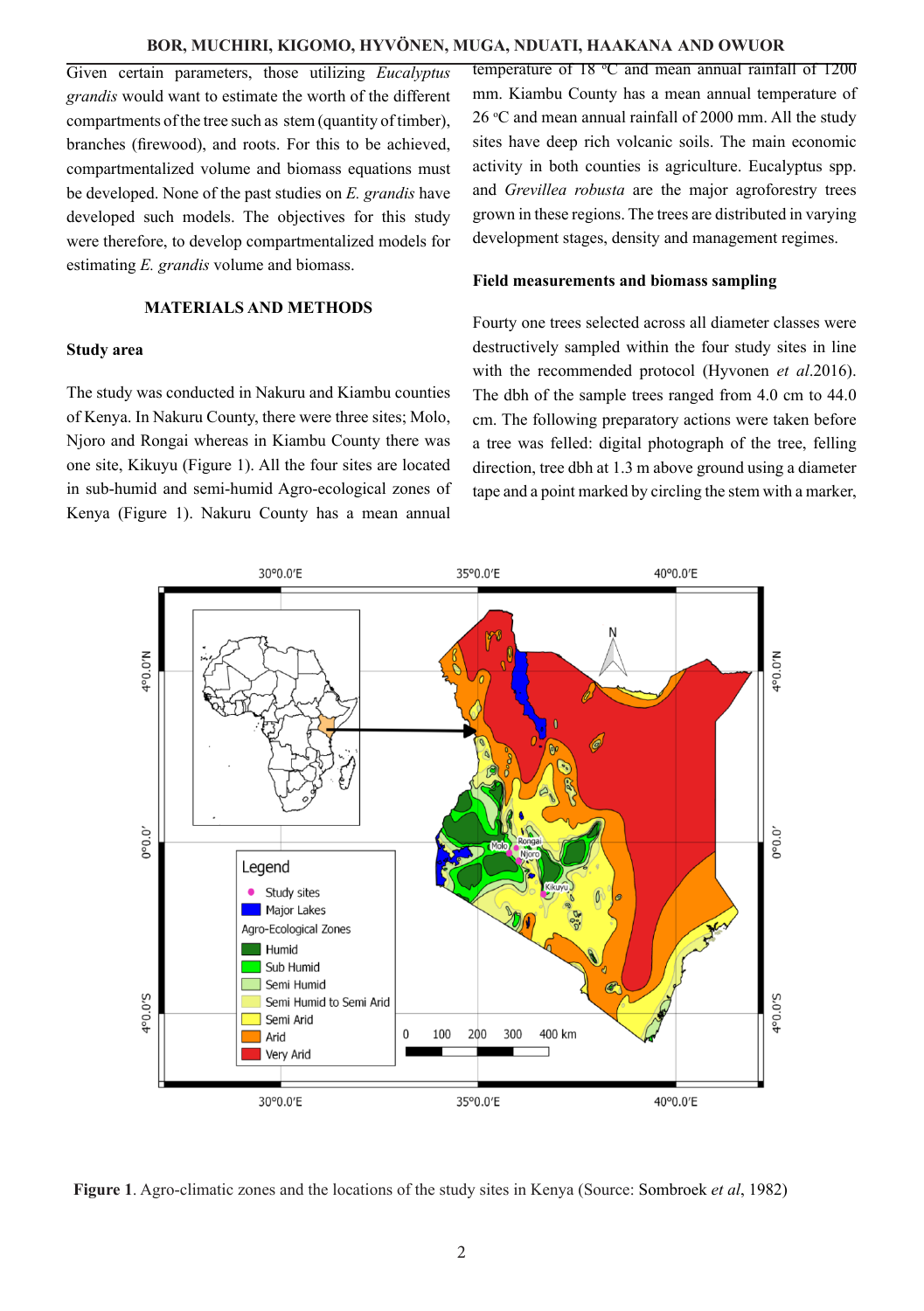a point where a tree was planned to be cut (stump height); class of tree crown in relation to other trees, height using a Suunto hypsometer, and height and diameter of the stump. The measurements taken after a tree was felled were: stump height (to nearest 1 cm); stump diameter over-bark (1 mm), stump diameter under-bark (1 mm), under-bark dbh (1 mm); length to the base of living crown (0.01 m); length of living crown in three equal sections; stem length (0.01 m); stem over and under bark diameter (1 mm) at 14 relative heights of 1, 2.5, 5, 7.5, 10, 15, 20, 30, … , 80, and 90% converted to absolute heights in metric scale using the total length of the stem; over-bark diameter of all living primary branches (1 mm) and diameter at least 2 cm.

The living crown of a tree was divided into three sections of equal lengths and from each section, three primary branches: the smallest, average and the largest according to branch diameter (at the base) were selected as sample branch. Thus, each tree had nine sample branches, except for four trees that were considered as 100% sample trees where all branches were sampled. Biomass samples of branch wood were taken by diameter classes  $(E)$ ;  $E < 2$ cm,  $2 \leq E \leq 7$  cm,  $7 \leq E \leq 20$  cm and  $E \geq 20$  cm (Figure 2).

Roots and stumps were excavated using manpower. The soil particles on the surface of both the roots and stump were carefully removed by a sturdy brush before commencing the measurements. The data for roots were

collected in the same manner as for branches, except that the upper over bark diameter limit was 0.5 cm and only two roots in opposite directions were assessed, and there were no measurements of diameter under bark. For the case of 100% trees all roots were assessed. The sample roots were separated into four size classes (Æ):  $0.5 \leq E \leq$ 2 cm,  $2 \leq E \leq 7$  cm,  $7 \leq E \leq 20$  cm and  $E \geq 20$  cm. Fresh weight of samples (0.1 g) from the last three classes were taken using a spring balance. The total fresh weight (100 g) of the stump including the below ground portion after the roots were separated was taken using a spring balance. A vertical segment from the stump (approximately 12.5% or  $\leq$  1000 g) was extracted and weighed using a digital scale.

The sample of each tree compartment was wrapped in waterproof paper with a tag placed inside and all samples of an individual tree packed in a gunny bag and transported to Kenya Forestry Research Institute (KEFRI) headquarter for laboratory analysis.

#### **Laboratory analysis**

The samples of tree compartments analyzed in the laboratory were stem and branch wood, stem and branch bark, dead branches wood, stump wood, roots, twigs, leaves, flowers and pods. Sample wood disks had been extracted from the bottom of the stem, at dbh and at the relative heights of 15%, 50% and 80%. Branch wood samples were obtained from disks or pieces 10-15 cm



**Figure 2**. Illustration for measurement of diameter and length of a sample branch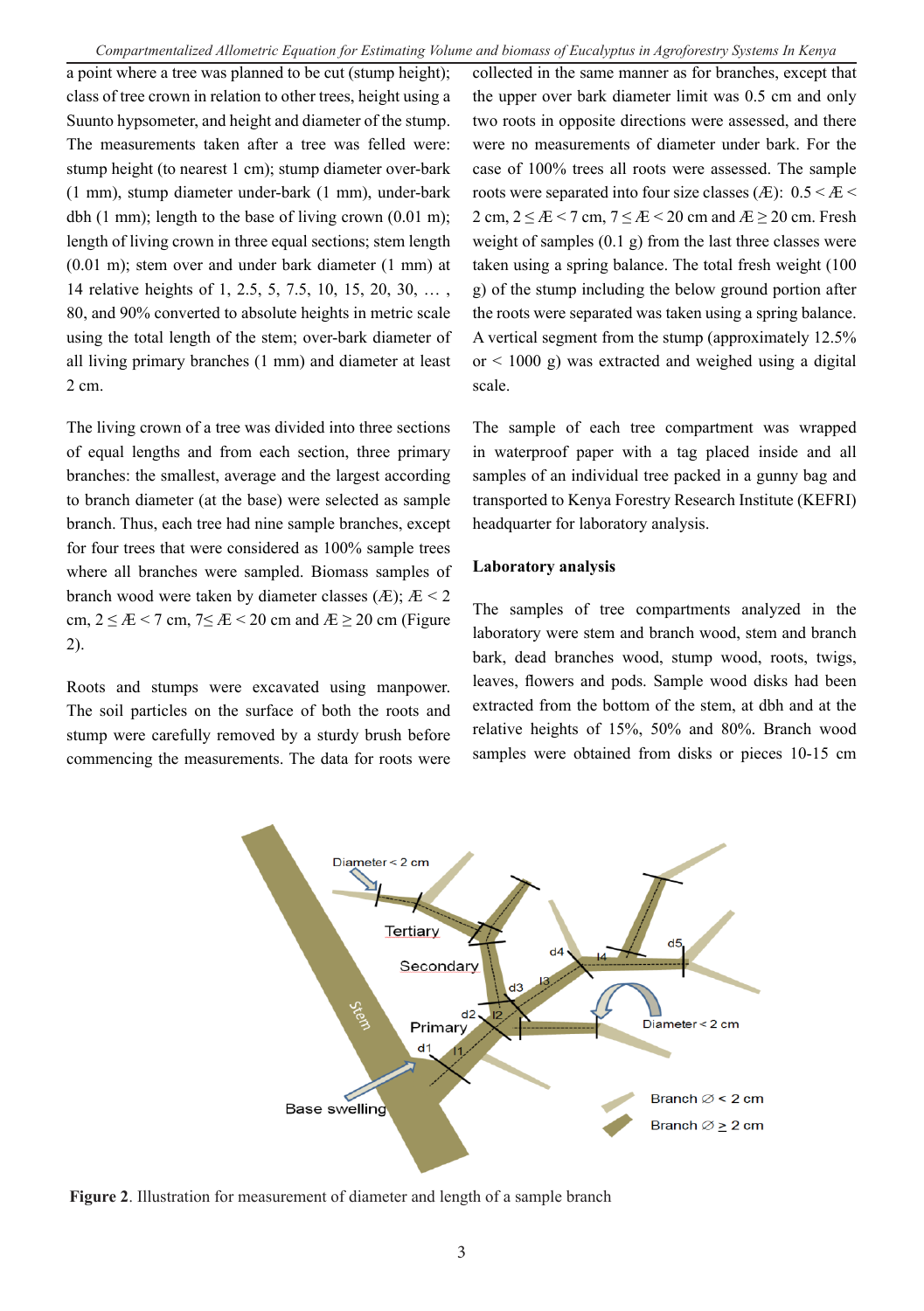## **BOR, MUCHIRI, KIGOMO, HYVÖNEN, MUGA, NDUATI, HAAKANA AND OWUOR**

long of branch size classes  $2 \leq E \leq 7$  cm,  $7 \leq E \leq 20$  cm and  $E \ge 20$  cm. The bark samples were obtained from the stem/branch disks and from the branch pieces. The appropriate weight of the fresh laboratory samples was 500–1000 g but could be less if the available materials were not enough. The fresh weights and volumes of stem and branch wood samples with and without bark to accuracy of 0.01 g were determined by water displacement technique using a digital balance that has the ability to tare weight to zero. Weight increment on immersing the wood sample for about five seconds equals the fresh volume of the wood sample. The samples together with their respective bark were wrapped in waterproof paper and a tag placed inside. Samples of stump wood, root wood, twigs, leaves, flowers and pods were treated in a similar manner excluding the bark. The samples were then dried in an oven (Kottermann (R) 2713) at the temperature of 103 $\degree$ C for 1 to 3 days or when constant dry-weight (0.1 g) was achieved. Samples density (g cm<sup>-3</sup>) was determined as the ratio of oven dry weight (g) to fresh volume  $(cm<sup>-3</sup>)$ .

#### **Data analyses**

After the data collection was completed, the data was recorded on excel and imported to R, it was then checked for errors, prior to analysis, and screened for outliers using scatter plots. These scatter plots also revealed the relationship between the volume biomass and predictor variables. Since most of the sampled trees had irregular stems, direct calculation of the volumes from formulae would be inaccurate. Cubic splines were therefore used in volume calculation. With splines, the measurements of tree height and over-bark and under-bark diameters at 14 relative heights of 1, 2.5, 5, 7.5, 10, 15, 20, 30, …, 80, and 90% along the stem were used in calculation of cross cut

TABLE I - VOLUME MODELS FOR EUCALYPTUS GRANDIS

areas directly. Taper curves for stem volume calculation were formed by a monotone spline according to Fritch and Carson (1980) and calculated with R's splinefun command. This command computes a spline that is increasing or decreasing according to the data, where no values are higher or lower than measured values between measured intervals. They are defined by the use of cubic polynomials on interspaces between diameter points and by continuity of the first and second derivatives in all points of the taper curve. Using this method, stem volumes were calculated by integral of these taper curves. Stem volumes for the whole tree or up to a specific diameter, e.g. 5 cm, were calculated by integral of spline curves from the tree root point.

The volumes of stem barks were calculated as a difference of stem volume with and without bark. The over-and under-bark volumes of sample branches, up to top diameter  $\geq 2$  cm, were calculated from the branches' section measurements using the formula of truncated cone (Equation 1). The volume of branch bark were also calculated as the difference of over- and under-bark volumes.

#### **V\_branch=h\*** (A1+ A2+ √(A1\*A2))/3  $E$ *quation 1* **Equation 1**

Where; *h* is section length, *A1* area at the base of section, *A2* area at the end of section.

Because not all branches of the trees were measured, a model using the over-bark diameter at the branch base was fitted to estimate branches under-bark wood volume (equation 2, Table I). A similar model using branch overbark diameter at the branch base was fitted to estimate the volume of branch bark. The volume of branch with bark will be the sum of under-bark and over-bark volumes.

| Model      | Model<br>formula | Parameter  | <b>Estimate</b> | <b>Standard error of</b><br>parameter |            | RSE, model | AIC, model  |  |
|------------|------------------|------------|-----------------|---------------------------------------|------------|------------|-------------|--|
| equation 2 | b                | a          | $1.335e-8***$   |                                       | 2.139e-9   | 0.0008725  | $-3711.491$ |  |
| $n = 220$  |                  | $3.065***$ |                 | 3.245e-2                              |            |            |             |  |
| equation 3 | b                | a          | $2.964633e-8**$ |                                       | $9.169e-9$ |            | -3888.845   |  |
| $n = 220$  |                  | $2.614***$ |                 | 6.322e-2                              |            | 0.0000449  |             |  |

Significant codes 0: \*\*\*, 0.001: \*\*, 0.01: \*, 0.05

 $(V =$  volume in m<sup>3</sup>, FW = fresh weight in grams, fcp=fruits, cones and pods,  $d =$  over bark diameter at the base of the branch in mm, a,b,c are model parameters)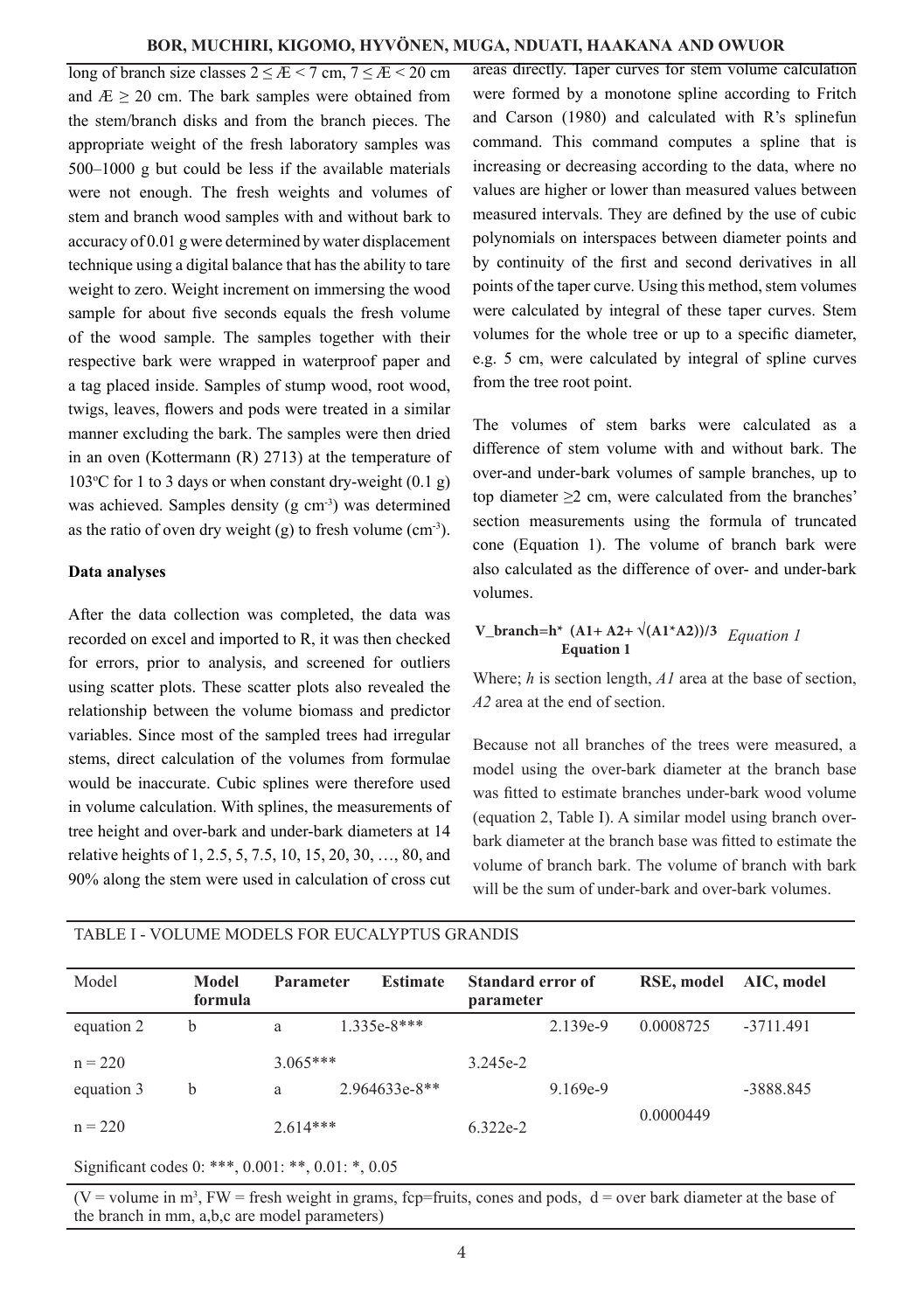Volume of all branches with a top diameter  $\geq 2$  cm in a tree were obtained by summing the sample branch volumes (calculated volume) and the estimated volume of the other branches. The above ground volumes of stump (m<sup>3</sup>), both over-bark and under-bark were estimated by applying the same truncated cone (frustum) formula as with sample branches (Equation 1). Stump diameter at cutting point multiplied by 1.3 was used as the stump diameter at ground level. The volume of stump bark was the difference of over- and under-bark volumes.

The fresh weight of big branches (diameter  $\geq 2$  cm) and twigs (branch diameter < 2 cm) and foliage (leaves) of the sample branches were used to fit models utilizing branch over bark diameter at the base (Equations 4-1, 4-2, 4-3and 4.4, Table II) in order to estimate fresh weight of these components for other branches.

Where; V/B: Volume or Biomass, *d*: diameter in cm at breast height; *h*: tree height in m, *cl*: length of living crown in m, and *a*, *b*, *c* are model parameters)

These systems of equations were fitted using "nls" regression in R software for the different tree compartments. The best models were those with the lowest AIC values. The AIC is a way of selecting an equation from a set of (alternative) equations by balancing changes in the goodness-of-fit versus difference in the number of parameters (Kuyah *et al.* 2013)

#### **RESULTS**

Some models developed underestimated volume at smaller dbh (Figure 3) e.g.,volume model V.stem3 developed for the stem compartment underestimated volume at dbhs less than 5 cm but had better agreement with V.stem

| TABLE II- FRESH WEIGHT MODELS FOR EUCALYPTUS GRANDIS         |                  |                                      |               |                                       |            |            |  |  |
|--------------------------------------------------------------|------------------|--------------------------------------|---------------|---------------------------------------|------------|------------|--|--|
| Model                                                        | Model<br>formula | <b>Estimates</b><br><b>Parameter</b> |               | <b>Standard error of</b><br>parameter | RSE, model | AIC, model |  |  |
| equation 4-1                                                 |                  | a                                    | 2.129853***   | 0.006966                              | 356.5      | 3431.8     |  |  |
| $n = 235$                                                    |                  |                                      |               |                                       |            |            |  |  |
| equation 4-2                                                 | b                | a                                    | $0.01108***$  | 0.00.223                              |            | 3506.9     |  |  |
| $n = 235$                                                    | $\mathbf{c}$     | $197.3***$                           |               | 11.08                                 | 416.5      |            |  |  |
|                                                              |                  | $-3453***$                           |               | 1003                                  |            |            |  |  |
| equation 4-3                                                 | b                | a                                    | $0.03444***$  | 0.02893                               |            | 3373.786   |  |  |
| $n = 235$                                                    | $\mathbf{c}$     | $9.216***$                           |               | 3.854                                 | 353.9      |            |  |  |
|                                                              |                  | $-9.916*$                            |               | 3.933                                 |            |            |  |  |
| equation 4-4                                                 | b                | a                                    | $-286.821***$ | 17.502                                |            | 2471.8     |  |  |
| $n = 235$                                                    |                  | 77.658***                            |               | 4.033                                 | 46.14      |            |  |  |
| Significant codes 0: *** p < 0.001, ** p < 0.01, * p < 0.05. |                  |                                      |               |                                       |            |            |  |  |

 $FW =$  fresh weight in grams, fcp=fruits, cones and pods,  $d =$  over bark diameter at the base of the branch in mm, a,b,c are model parameters

Dependent variables (calculated volume and calculated biomass) were then plotted against several explanatory variables to examine the range and shape of the functional relationship and to assess the heterogeneity of the variance. The following linear models for prediction of volume and biomass were then tested for each of tree compartment.

$$
V/B = a * db
$$
  
\n
$$
V/B = a * db * hc
$$
  
\n
$$
V/B = a + db + hc
$$
  
\n
$$
V/B = a * db * c lc
$$
  
\n
$$
V/B = a + db + c lc
$$

The volume models developed for each compartment and their resulting coefficients and other statistics are shown in Table 3. and V.stem2 at intermediate dbhs *Ps*: One observation (point approx. 75, 2) was added manually for estimation purposes.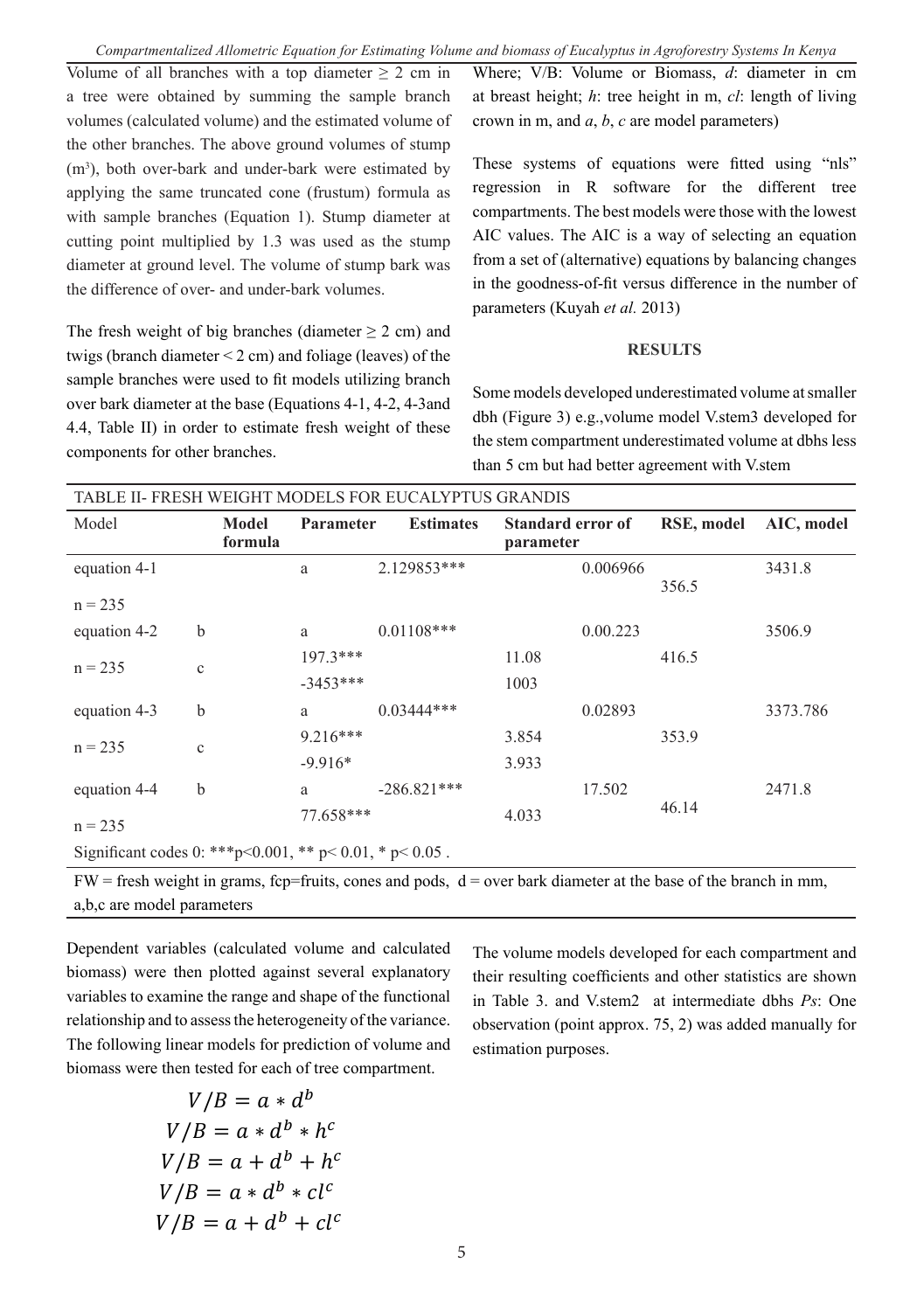

**Figure 3**. A comparison of volume models developed for stem compartment.

| LUCALIF I US URANDIS                                |              |                         |               |                 |                                       |           |                       |             |
|-----------------------------------------------------|--------------|-------------------------|---------------|-----------------|---------------------------------------|-----------|-----------------------|-------------|
| Model                                               |              | <b>Model</b><br>formula | Parameter     | <b>Estimate</b> | <b>Standard error of</b><br>parameter |           | RSE, model AIC, model |             |
| Stem wood                                           | $\mathbf b$  |                         | a             | $0.00046**$     |                                       | 0.0003    |                       | $-55.75928$ |
| up to 5 cm top<br>diameter                          |              |                         | 2.03284***    |                 | 0.1937                                | 0.1147    |                       |             |
| Stem wood,<br>whole tree                            | b            |                         | a             | $0.00050**$     |                                       | 0.00034   |                       | $-55.70913$ |
|                                                     |              |                         | 2.01513***    |                 | 0.1918                                |           | 0.1148                |             |
| Stem bark, up                                       | b            |                         | a             | $0.00005*$      |                                       | 0.000025  |                       | $-280.13$   |
| to 5 cm top<br>diameter                             |              |                         | 1.434***      |                 | 0.0860                                | 0.0069    |                       |             |
|                                                     | $\mathbf c$  |                         | $0.7943***$   |                 | 0.1658                                |           |                       |             |
| Stem bark.<br>whole stem                            | b            |                         | a             | $0.000050*$     |                                       | 0.000024  |                       | $-280.84$   |
|                                                     | $\mathbf c$  |                         | 1.435***      |                 | 0.0861                                |           | 0.0068                |             |
|                                                     |              |                         | $0.8131***$   |                 | 0.1658                                |           |                       |             |
| Branch wood                                         | b            |                         | a             | 1.606e-31       |                                       | 2.039e-30 | 0.0527                | $-102.6498$ |
|                                                     |              |                         | $1.870e+01**$ |                 | 3.358                                 |           |                       |             |
| Branch bark                                         | b            |                         | a             | 2.536e-16       |                                       | 1.474e-15 | 0.0150                | $-190.4843$ |
|                                                     |              |                         | 9.004         |                 | 1.546***                              |           |                       |             |
| Stump wood                                          |              | b                       | a             | $-1.0172***$    |                                       | 2.064e-9  | 0.0038                | $-328.0125$ |
|                                                     |              |                         | $0.0081***$   |                 | 1.379                                 |           |                       |             |
| Stump bark                                          | b            |                         | a             | $-2.005099***$  |                                       | 5.788e-11 |                       | $-420.11$   |
|                                                     | $\mathbf{C}$ |                         | $0.001999**$  |                 | 1.842                                 |           | 0.0011                |             |
|                                                     |              |                         | 0.0004611     |                 | 1.954                                 |           |                       |             |
| Significant codes 0: ***, 0.001: **, 0.01: *, 0.05. |              |                         |               |                 |                                       |           |                       |             |
|                                                     |              |                         |               |                 |                                       |           |                       |             |

TABLE III- PARAMETERS AND STATISTICS OF THE BEST FITTED VOLUME MODELS FOR *EUCALYPTUS GRANDIS*

 $V =$  volume in m<sup>3</sup>,  $d =$  diameter at dbh in cm,  $h =$  height in m,  $a, b, c$  are model parameters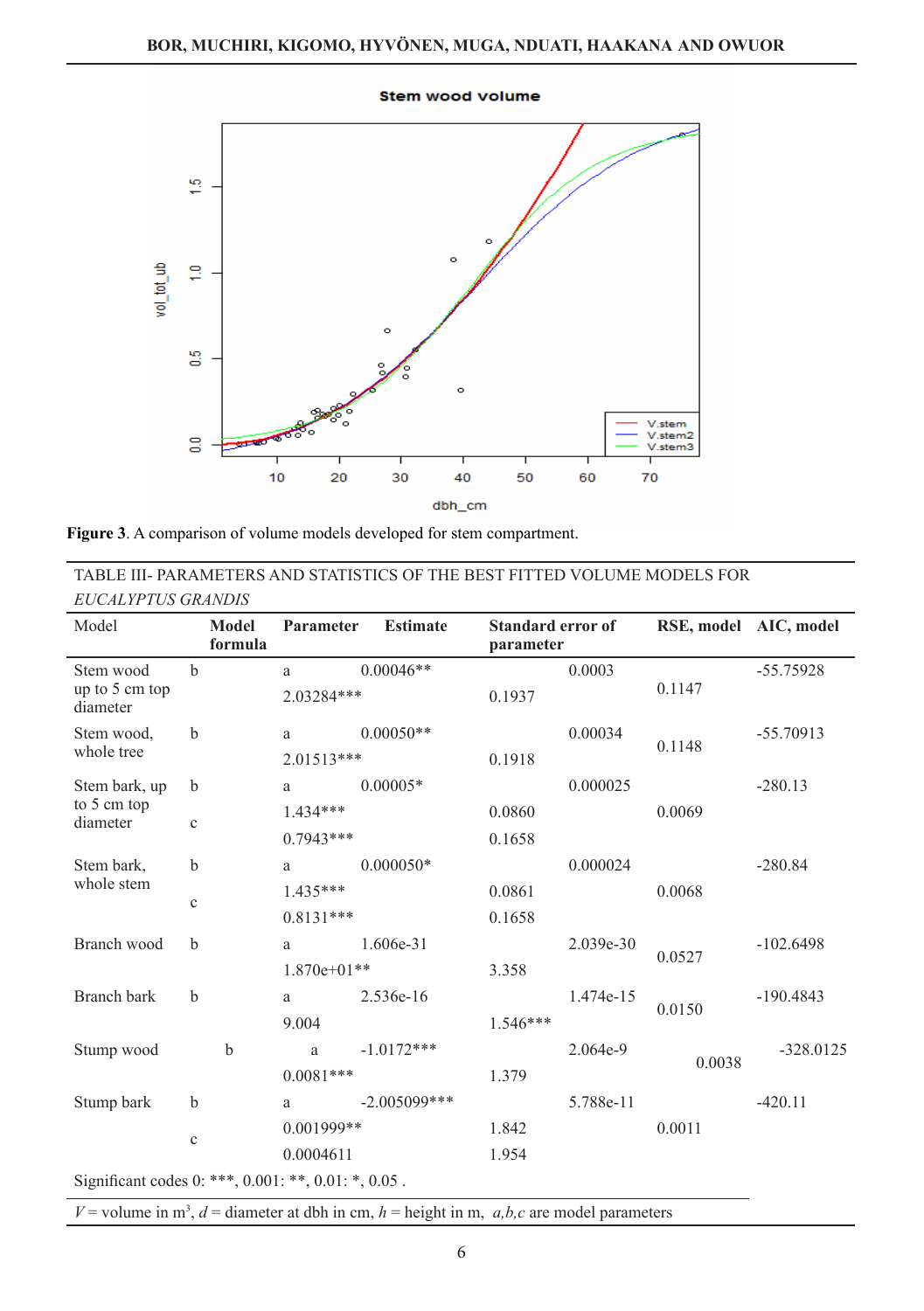*Compartmentalized Allometric Equation for Estimating Volume and biomass of Eucalyptus in Agroforestry Systems In Kenya*

It is clear from the above equations that dbh and height were the best predictors for calculation of volume for the various compartments, all the best equations for the different compartments have either dbh (d) or a

combination of dbh (d) and height (h).

Biomass equations developed for the various compartments are shown in table IV.

### TABLE IV- PARAMETERS AND STATISTICS OF THE BEST FITTED BIOMASS MODELS FOR *EUCALYPTUS GRANDIS*

| Model                | <b>Model formula</b> | Parameter   | <b>Estimates</b> | <b>Standard error of</b><br>parameter | RSE,<br>model           | AIC,<br>model |
|----------------------|----------------------|-------------|------------------|---------------------------------------|-------------------------|---------------|
| Stem wood,           |                      | a           | 0.09133*         | 0.06115                               | 19.32                   | 432.2517      |
| whole stem           |                      | b           | 1.58749***       | 0.21333                               |                         |               |
|                      |                      | $\mathbf c$ | $1.00656*$       | 0.27375                               |                         |               |
| Stem bark            |                      | a           | 0.009788         | 0.012082                              | 21.55                   | 363.08        |
|                      |                      | h           | 2.53748***       | 0,343383                              |                         |               |
| Branch wood,         |                      | a           | 0.1025           | 0.2424                                | 30.79                   | 324.69        |
| $diameter = 2$<br>cm |                      | b           | 1.1005*          | 0.467                                 |                         |               |
|                      |                      | $\mathbf c$ | 1.0196           | 0.8164                                |                         |               |
| Branch bark          |                      | a           | 0.0963           | 0.3552                                | 34.1                    | 330.45        |
|                      |                      | b           | 1.6165           | 1.0604                                |                         |               |
| Twigs, diameter      |                      | a           | 0.00425          | 2.2894                                | 5.475                   | 229.44        |
| $<$ 2cm              |                      | b           | 2.5620***        | 0.0666                                |                         |               |
|                      |                      | $\mathbf c$ | $-0.54641$       | 0.1778                                |                         |               |
| Foliage              |                      | a           | $-4.8745*$       | 2.0931                                | 5.844                   | 234.15        |
|                      |                      | h           | $0.5867***$      | 0.1413                                |                         |               |
|                      |                      | $\mathbf c$ | 0.4041.          | 0.2034                                |                         |               |
| Stump wood           |                      | a           | $-4.41171***$    | 0.51671                               | 1.456                   | 144.86        |
|                      |                      | b           | 0.57208***       | 0.06009                               |                         |               |
|                      |                      | $\mathbf c$ | 0.16086.         | 0.08638                               |                         |               |
| Stump bark           |                      | a           | $-2.53009**$     | 0.81313                               | 1.925                   | 165.69        |
|                      |                      | b           | 0.41595***       | 0.08001                               |                         |               |
| Aboveground,         |                      | a           | 0.224            | 0.1657                                | 68.93                   | 457.05        |
| all                  |                      | b           | 1.7238***        | 0.1639                                |                         |               |
|                      |                      | $\mathbf c$ | $0.6251*$        | 0.2541                                |                         |               |
| Roots                |                      | a           | $-6.19625$       | 1.11757                               | 0.6617                  | 10.5          |
|                      |                      | b           | 059671.          | 0.04719                               |                         |               |
|                      |                      | $\mathbf c$ | 0.51299          | 0.09094                               |                         |               |
| Stump,               |                      | a           | $-9.93054$       | 3.04654                               | 2.035                   | 19.49         |
| belowground          |                      | b           | 0.80755.         | 0.08547                               |                         |               |
|                      |                      | $\mathbf c$ | 0.51075          | 0.17109                               |                         |               |
| Belowground,         |                      | a           | 0.50209.         | 0.07691                               | 0.07622                 | $-6.79$       |
| all                  |                      | b           | 0.40363.         | 0.03466                               | $1.0785$ <sup>(1)</sup> |               |
|                      |                      | $\mathbf c$ | 0.35964          | 0.06133                               |                         |               |

(1 RSE calculated with estimated real values (not from model's residuals which are in logarithmic scale), Significant codes 0: \*\*\*, 0.001: \*\*, 0.01: \*, 0.05: .

 $(B = \text{biomass in kg}, d = \text{diameter at dbh in cm}, h = \text{height/length in m}, cl = \text{rown length in m}, l = \text{natural logarithm},$ and *a,b,c* are model parameters).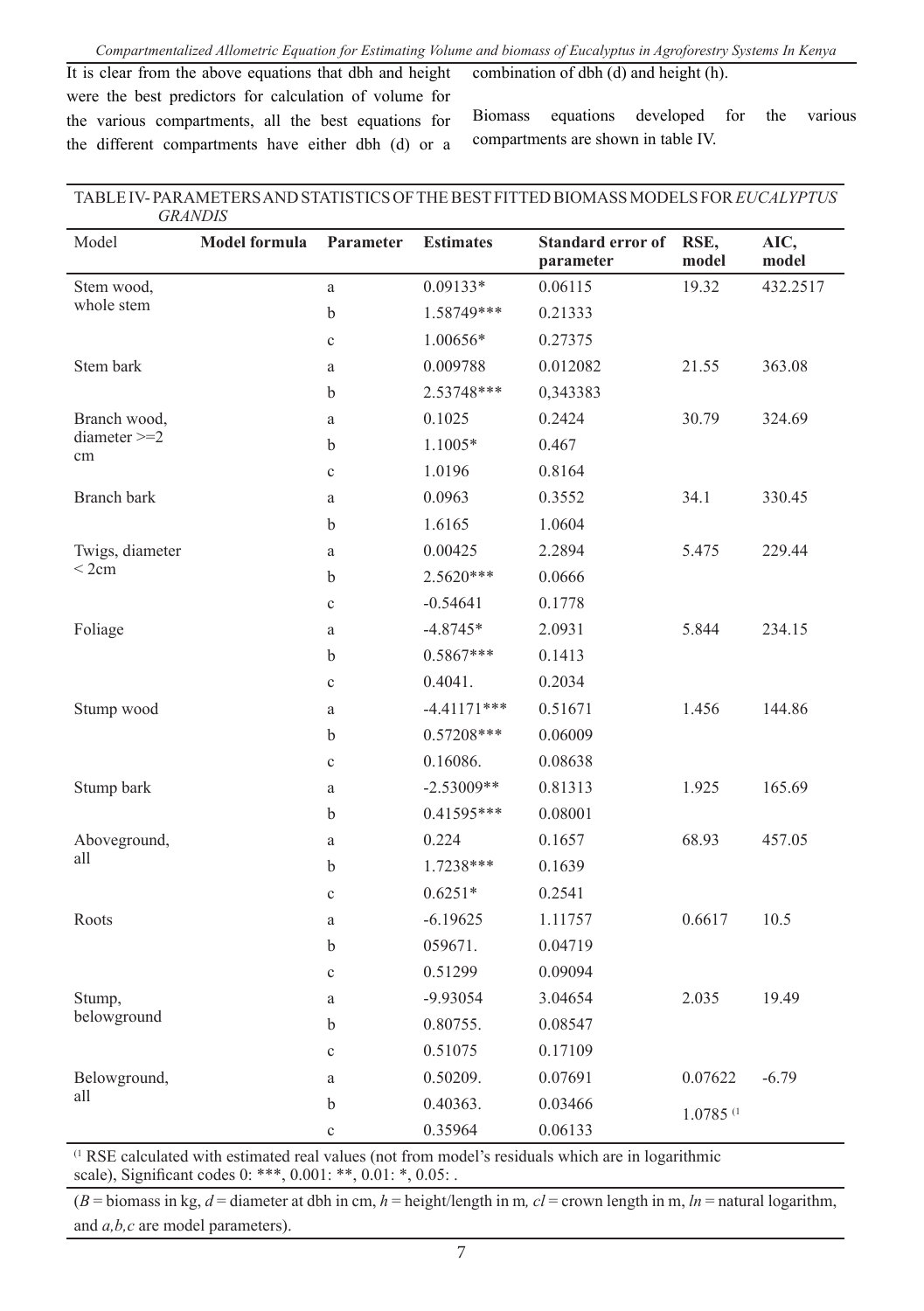# **DISCUSSION**

Nonlinear models were fitted for volume and biomass estimation for each tree component. The difference between the performance of linear and non-linear models for tree components has been noted to be negligible (Magalhães and Seifert, 2015), however Salis *et al.,* 2006 and Schroeder *et al*., 1997 found nonlinear models to perform better than linear models, their findings therefore informed this works analysis.

The volume equations developed for the different compartments of *E. grandis* were functions of dbh alone or a combination of dbh and height. Most parameter estimates were significant at 5% confidence level. All the biomass models developed for the different compartments excluded height as a predictor and used either dbh alone or a combination of dbh and crown length. Crown parameters are generally difficult to measure accurately, nonetheless, our equations show that inclusion of crown length improves the accuracy of the trees biomass (Kuyah *et a1.,* 2012)

The relationships between stem wood and stem bark biomass compartments with dbh were more pronounced than other compartments. Relationships of the other compartments were not pronounced because they are influenced by various management practices applied to the agroforestry trees, which have been reported by Víquez and Perez (2005) and Petersen *et al*. (2008).

## **CONCLUSION**

Diameter at breast height, crown length and height were effective predictors for the different categories of volumes and biomass. Tree height and dbh were the best predictor for volume and biomass of different compartments of *E. grandis*. The developed allometric equations can be used to estimate volume and biomass of the different compartments of *Eucalyptus grandis* in agricultural landscapes in similar agro-ecological zones, provided that tree growth parameters fall within similar ranges to those of the sampled population. The methodology used in data collection can also be of interest to forest managers, researchers and academicians.

## **ACKNOWLEDGEMENT**

This study was funded by the Government of Kenya and

Government of Finland through the Project Improved capacity for forest resources assessment in Kenya implemented under Miti Mingi Maisha Bora programme. We most sincerely thank Director, Kenya Forestry Research Institute (KEFRI) and Director, Natural Resources Institute, Finland (Luke) for allowing their staff to participate in designing this study, collection, analysis, and interpretation of data and writing the manuscript. The farmers who provided the sample trees, field data collection team led by William Mucheke and Mwangi wa Gathura, and any other person who contributed to this work in one way or another are highly acknowledged.

#### **REFERENCES**

- [1]Chave, J., Andalo, C., Brown, S., Cairns, M.A., Chambers, J.Q., Eamus, D., Fölster, H., Fromard, F., Higuchi, N., Kira, T. and Lescure, J.P. (2005). Tree allometry and improved estimation of carbon stocks and balance in tropical forests. *Oecologia*, 145(1), pp.87-99
- [2]Githiomi J.K. and Kariuki J.G. (2010). Wood basic density of Eucalyptus grandis from plantations in central rift valley, Kenya: variation with age, height level and between sapwood and heartwood. *Journal of Tropical Forest Science*, pp.281-286.
- [3]Hyvonen, P., Haakana, H., Muchiri, M.N. Muga. M., Bekuta, B. K., Kimondo, J. M., Mbithi D.l M., Ngugi J., Nduati, P. N., Karega S., Kinyanjui, M.,and Ojuang, F. (2016). Field manual for tree volume and biomass modelling. *Kenya Forestry Research Institute.* 39 pp.
- [4]Houghton, R.A., Lawrence, K.L., Hackler, J.L., Brown, S. (2001). The spatial distribution of forest biomass in the Brazilian Amazon: a comparison of estimates. Glob Change Biol. 7,731–746
- [5]Kenya Forest Service (KFS), (2009). A Guide to On-Farm Eucalyptus Growing in Kenya
- [6]Kuyah, S., Dietz, J., Muthuri, C., van Noordwijk, M. and Neufeldt, H. (2013). Allometry and partitioning of above-and below-ground biomass in farmed eucalyptus species dominant in Western Kenyan agricultural landscapes. *Biomass and Bioenergy,*  55,276-284.
- [7]Kuyah, S, Muthuri, C, Jamnadass, R, Mwangi P., Neufeldt, H., Dietz. J. (2012). Crown area allometries for estimation of above-ground tree biomass in agricultural landscapes of western Kenya. *Agroforest Syst* 86:267–277.
- [8]Magalhães T.M. and Seifert T. (2015). Biomass modelling of Androstachys johnsonii Prain: a comparison of three methods to enforce additivity. *International Journal of Forestry Research,* 2015.